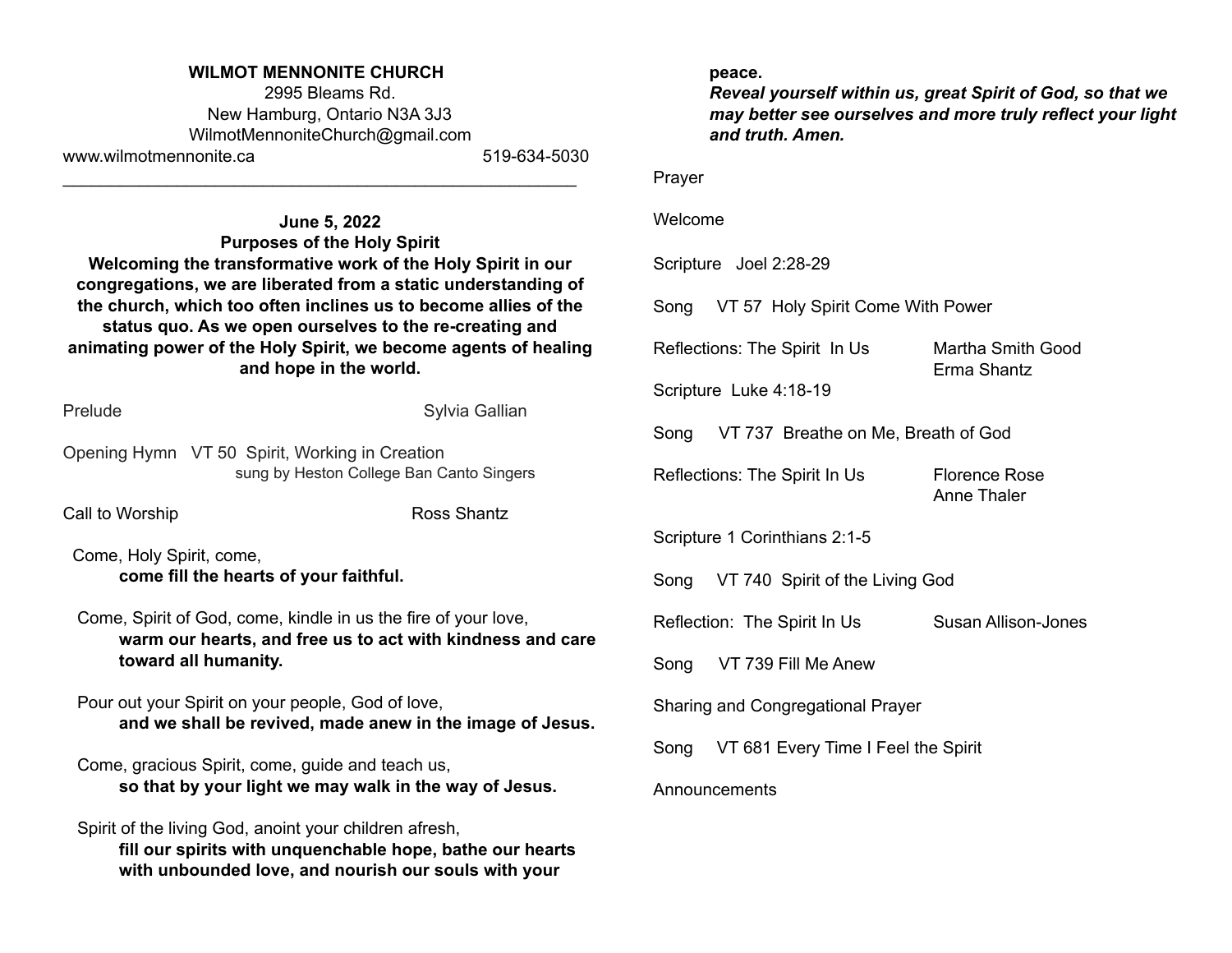### **Prayer in the Park**

Sunday, June 5 1:30-4:30 Victoria Park Kitchener by the Clock Tower

In Psalm 133:1 King David penned (quilled?), "How good and pleasant it is when God's people live together in unity!" This Psalm was sung by God's people as they headed to Jerusalem to gather together for the feasts. God's people of Waterloo Region, please come and gather together and pray one month from today. How good and pleasant it is to live together in unity.

### **Mennonite World Conference**

July 5-10, 2022 MWC Assembly 17 in Indonesia will be welcoming 700 in person participants. Plenary sessions will be held at the Sangkakala Seminary in Salatiga with four satellite meeting places at four local congregations in Salatiga. Online participants will experience local congregations throughout all activities including hybrid plenary sessions, workshops and a virtual art exhibit.

## **Protocol Reminders**

We wish to create a safe environment for people to gather together in our building. We invite all to enter into this new way of being community together with gratitude to our God that we can adapt to new ways of being a faithful community. We ask that you are mindful of these protocols.

- Maintain a respectful distance between you and others when possible in all areas of the building. Please be mindful of this at the end of the service when exiting our worship space and avoid congestion in the foyer.
- The wearing of masks is encouraged acknowledging that for some the wearing of masks presents challenges. On Sunday morning masks are encouraged when entering, exiting and when visiting with each other.
- Quietly sing for hymns.
- Use the hand sanitizer as needed.
- Washrooms (upstairs and downstairs) are available for your use. If possible, limit to one person at a time.
- Be aware of the number of people in the foyer at one time. Please visit at respectful distances in the sanctuary.

## Sending

Into a world filled with beauty and with suffering, the Spirit bids us go. May the Spirit open your minds and hearts

**so that we do not miss the beauty or ignore the suffering;** may the Spirit inspire you to let go of cynicism and indifference

**so that we become agents of forgiveness, grace, and God's reconciling love;**

may the Spirit anoint your eyes

**so that we may see the face of God in that of our neighbor;** may the Spirit fill you with God's love,

**enabling us to embrace all God's creatures;**

may the Spirit touch your lips

**so that we can speak words of peace, truth, and kindness;** may the Spirit animate your hands

**so that we may reach out with compassion and care to all our neighbors.**

Go now, companioned by the God of wind and fire, and guided by the Spirit,

to be agents of healing and hope in all the places the Spirit leads you to go.

Postlude

## **Ministry Team Leaders:**

Ministry Coordinator & Facilities – John Good

Worship and Formation – Lil Quanz

Fellowship – Fern Good, Marcia Kastner, Susan Wagler

Pastoral Care, Missions and Service - All members

Member at Large (Ministry Team) - Ross Shantz

**\*\*\*\*\*\*\*\*\*\*\*\*\*\*\*\*\*\*\*\*\*\*\*\*\*\*\*\*\*\*\*\*\*\*\*\*\*\*\*\*\*\*\*\*\*\*\*\*\*\*\*\*\*\*\*\*\*\*\*\*\*\*\*\*\*\*\*\*\*\***

Pastor: Susan Allison-Jones; [wilmotpastor@gmail.com](mailto:wilmotpastor@gmail.com) 226-808-4353 Administrative Assistant: WilmotMennoniteChurch@gmail.com